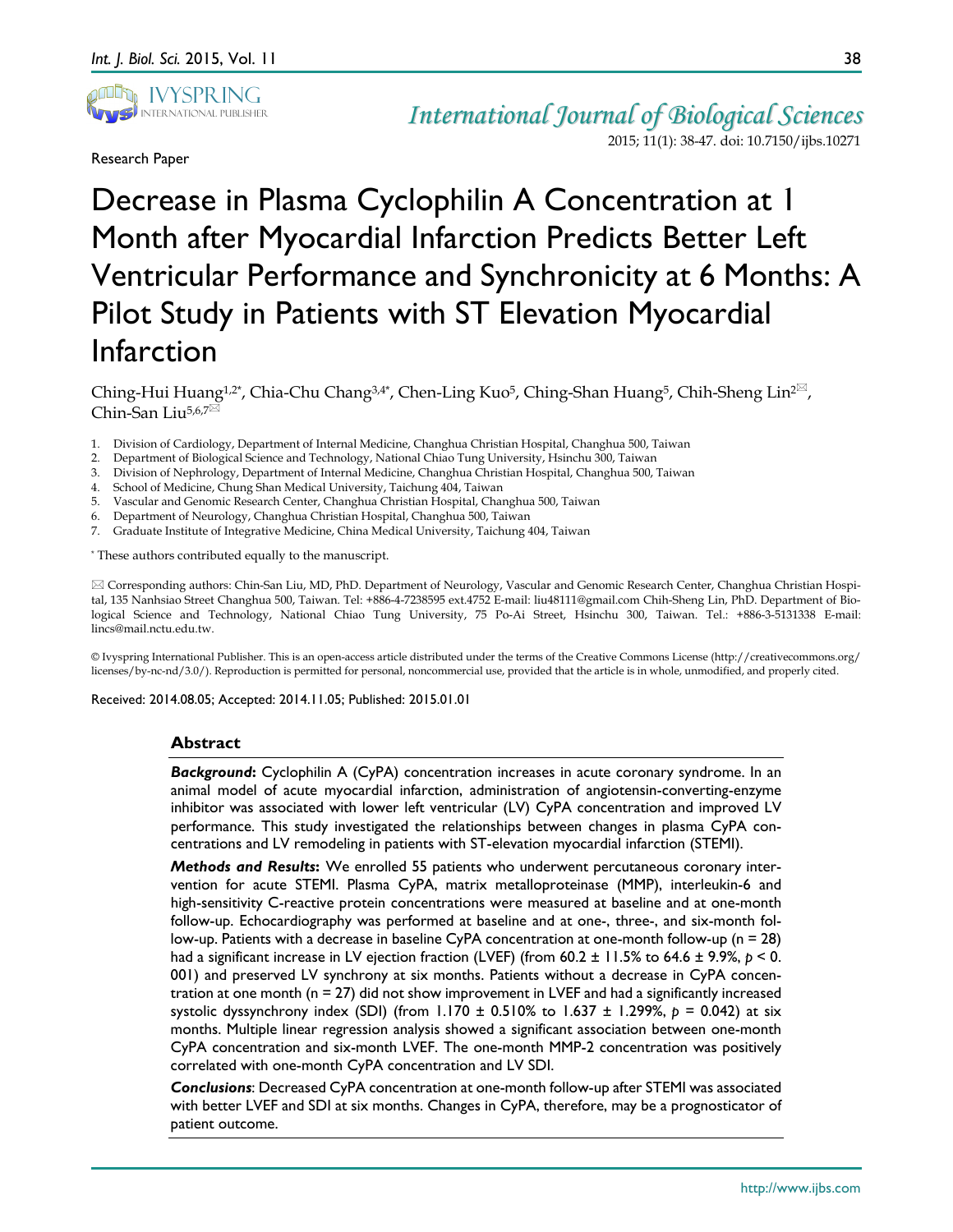Key words: Acute myocardial infarction; Cyclophilin A; Left ventricular ejection fraction; Left ventricular dyssynchrony; Matrix metalloproteinase.

# **Introduction**

Cyclophilin A (CyPA) is a ubiquitously distributed intracellular protein of the cyclophilin family that functions as an intracellular chaperone protein with peptidyl cis-trans prolyl-isomerase activity, and is the high-affinity receptor for the immunosuppressive drug cyclosporine [1]. During inflammatory processes and in response to oxidative stress, CyPA is released into the extracellular space by both inflamed living cells and dying cells [2-4] to provide protection against oxidative stress-induced apoptosis [5, 6]. However, extracellular CyPA is a potent chemoattractant for human monocytes and neutrophils, and enhanced expression of CyPA is involved in various pathophysiological processes such as atherosclerosis, myocardial ischemia-reperfusion injury, and aortic aneurysm formation [7-11]. CyPA is also an important mediator of angiotensin II-induced cardiac hypertrophy [12]. In addition, CyPA or its receptor extracellular matrix metalloproteinase inducer (EMMPRIN) has been shown to be associated with myocardial inflammation, ischemia, and remodeling [13]. The CyPA-EMMPRIN activation pathway may play a role in increasing the vulnerability of atherosclerotic plaques [14]. Patients with acute coronary syndrome have high plasma concentrations of CyPA, and CyPA is strongly expressed in the athermanous plaques of patients with acute myocardial infarction (AMI) [15]. In a rabbit model of AMI, CyPA concentration was up-regulated in the left ventricular (LV) wall, and administration of the angiotensin-converting-enzyme inhibitor (ACEI) ramipril caused an increase in antioxidant enzyme activities, resulting in a significant decrease in LV CyPA concentration, significant improvement in LVEF, and a marked reduction in LV remodeling [16]. Furthermore, disruption of the CyPA-EMMPRIN pathway was shown to reduce infarct size and preserve systolic function after myocardial ischemia and reperfusion in an animal model [17]. These results suggest that persistently high CyPA concentration in cardiac tissue after AMI may be a biomarker of LV remodeling and impaired systolic function. Plasma CyPA is secreted from monocytes and vascular wall cells in response to oxidative stress and inflammation, but can also be secreted by or leaked from damaged cardiomyocytes and interstitial fibroblasts [13]. Persistently elevated plasma circulating CyPA levels in patients after STEMI may reflect a state of increased oxidative stress and proinflammatory status. However, it is unknown whether persistent elevation of plasma CyPA concentration after AMI affects LV performance.

Ischemia-reperfusion injury is characterized by an extensive inflammatory response with leukocyte recruitment, induction of a complex inflammatory chemokine network, and generation of matrix metalloproteinases (MMPs) [18]. Optimal healing requires a balanced MMP-mediated extracellular matrix turnover [19], and inadequate MMP activity triggers an intensified remodeling process leading to fibrosis and cardiac rupture [20, 21]. Experimental and clinical evidence indicates that MMP activity can modulate and predict remodeling [22, 23]. CyPA and its receptor EMMPRIN represent a ligand/receptor pair that critically regulates both leukocyte recruitment and MMP activity [3, 24, 25]. LV dyssynchrony is also an important predictor of LV remodeling after AMI [26], and is correlated with infarct size and LV function [27]. However, no previous studies have evaluated the relationship between plasma CyPA and MMP concentrations in terms of LV remodeling after AMI, or the associations of these concentrations with LV dyssynchrony.

This study was conducted to test the hypothesis that persistent high plasma CyPA concentration after AMI results in LV remodeling. This study investigated the relationships between plasma CyPA concentrations, LVEF and LV dyssynchrony in patients with STEMI. The relationships between plasma MMP concentrations and CyPA concentrations, LVEF, and LV dyssynchrony were also evaluated.

# **Materials and Methods**

## **Subjects and study protocol**

This single center study prospectively enrolled 55 consecutive patients who underwent primary percutaneous coronary intervention (PCI) for de novo acute STEMI at the Changhua Christian Hospital, Taiwan between January 2010 and January 2011. We also enrolled a control group of 55 healthy age- and sex-matched volunteers to compare changes in plasma CyPA levels after STEMI. All eligible patients aged between 18 and 80 years who consented to participate in the study were included. Patients presenting with STEMI were eligible for primary PCI if the time from symptom onset to presentation was < 12 hours. STEMI was diagnosed according to the universal definition of myocardial infarction [28]. Specifically, STEMI was diagnosed if all of the following were present: symptoms of cardiac ischemia, ST segment elevation of  $> 0.2$  mV in  $\geq 2$  contiguous electro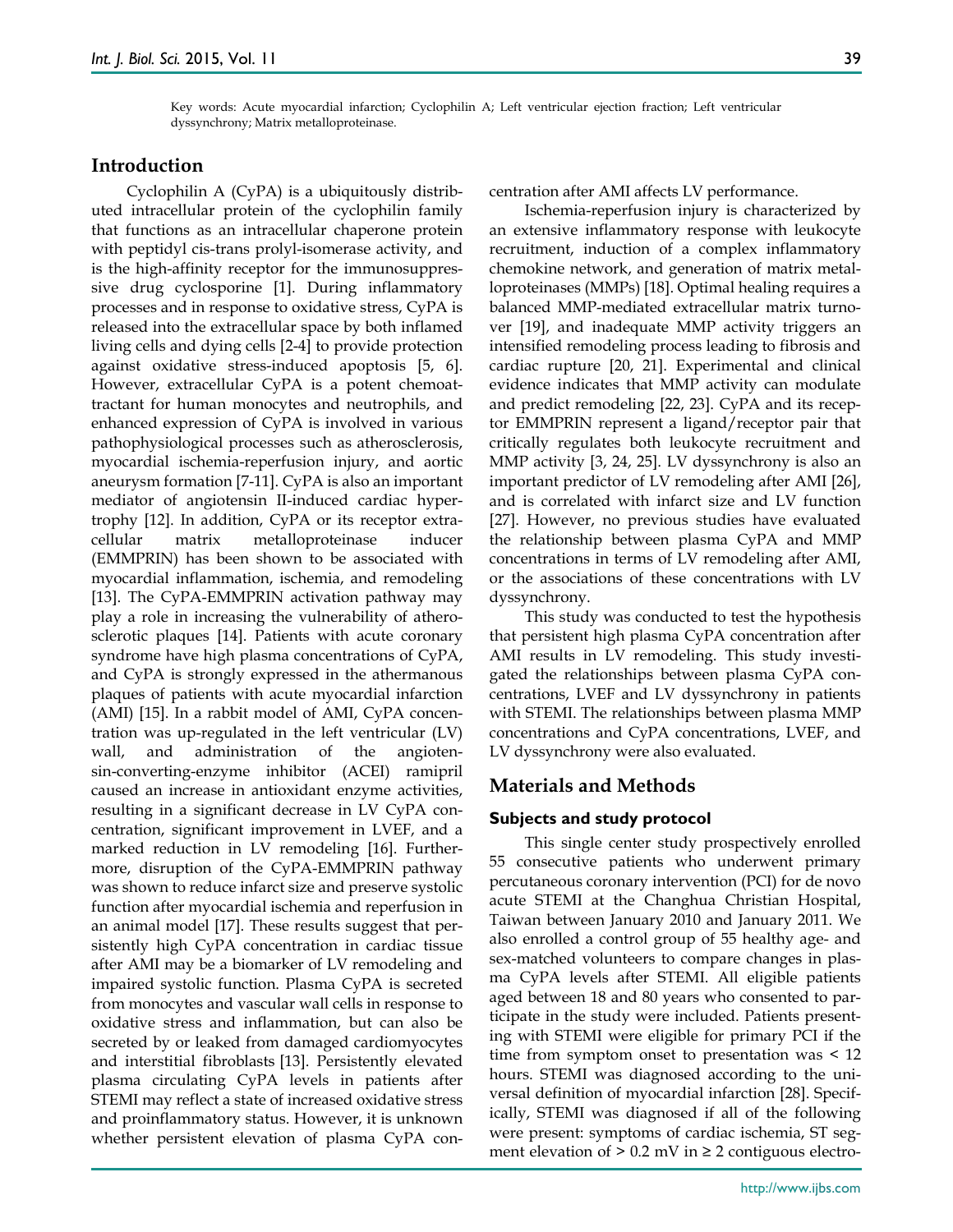cardiogram leads, and serum troponin I or creatine kinase-MB (CK-MB) levels in excess of the 99th percentile reference limit within 24 hours of the onset of pain. The culprit vessel was identified based on clinical, electrocardiographic, and angiographic findings. Aspirin and clopidogrel were administered to all patients before PCI. The goal for door-to-balloon time (D2B time) was < 90 minutes.

Baseline creatine phosphokinase, creatinine, hemoglobin, and hemoglobin A1c levels were routinely measured prior to PCI. Baseline lipid and glucose levels were measured after an 8-hour fast. CK-MB and troponin I levels were measured every 4 hours until they started to decline, and the peak values were recorded.

After PCI, patients received standard care, including administration of aspirin, clopidogrel, beta-blockers, ACEIs or angiotensin receptor blockers (ARBs) as appropriate. Patients also received smoking cessation and lifestyle counseling.

The study protocol was approved by the Institutional Review Board of the Changhua Christian Hospital, Taiwan. All subjects gave written informed consent for inclusion in the study.

## **Measurement of plasma CyPA, MMP-2, MMP-9, interleukin (IL)-6, and high-sensitivity C-reactive protein (hsCRP) concentrations**

Plasma CyPA, MMP-2 and MMP-9 concentrations were obtained prior to PCI and at day 3, day 7 and 1 month after the acute event. Plasma IL-6 and hsCRP concentrations were measured at baseline (prior to PCI) and at one-month follow-up. Plasma CyPA concentrations were measured using enzyme-linked immunosorbent assay kits from Wuhan USCN Science (Wuhan, China) in accordance with the manufacturer's instructions. Plasma MMP-2, MMP-9, IL-6, and hsCRP concentrations were measured by enzyme-linked immunosorbent assay kits from R&D Systems (Minneapolis, MN, USA) in accordance with the manufacturer's instructions.

## **Echocardiographic examinations**

Echocardiography was performed at baseline (within 2 days after PCI) and at one-, three-, and six-month follow-up. All 2-D echocardiographic parameters were measured according to the guidelines of the American Society of Echocardiography [29]. We used a modified Simpson's method to calculate LVEF as described by the American Echocardiographic Society [30]. Regional wall motion score index (WMSI) was calculated as the sum of wall motion scores divided by the number of visualized segments (from 17-segment model), where 1 indicates normal; 2, hypokinesis; 3, akinesis; and 4, dyskinesis [31]. Real-time 3-D echocardiographic images were obtained using an iE33 xMATRIX echocardiography system (Philips Medical Systems, Andover, MA, USA). The systolic dyssynchrony index (SDI) was defined as the standard deviation of the time-to-minimum systolic volume of 16 LV segments expressed as a percentage of the R-R duration, as described by Kapetanakis et al. [32]. A higher index indicates greater LV dyssynchrony.

## **Angiographic assessments**

All quantitative coronary angiographic measurements were performed by a single cardiologist who was blinded to the other investigation findings. The Thrombolysis in Myocardial Infarction (TIMI) flow [33] and myocardial blush grade [34] immediately after PCI were retrospectively reviewed by the same cardiologist, and the TIMI risk score was determined. Coronary artery lesions were classified according to the guidelines of the American College of Cardiologists/American Heart Association [35]. Repeat coronary angiographies were performed 6 months later to detect residual stenosis of the infarct-related artery.

## **Statistical analysis**

Statistical analyses were performed using the SPSS statistical software package (version 15.0; Chicago, IL, USA). Values are presented as mean ± SD. Differences between baseline CyPA levels and those measured at one-month follow-up were compared between patients with and those without a decrease in CyPA concentration using the Student's t-test. Changes in echocardiographic findings and MMP-2 and MMP-9 concentrations over time were compared between patients with and those without a decrease in CyPA concentration at 1 month using the paired-samples t-test. Changes in baseline SDI, IL-6, MMP-2, and MMP-9 concentrations at one-month were compared between patients with low and those with high baseline CypA concentration (below and above the median value, respectively) using the Student's t-test. The relationship between quartiles of 1-month CyPA concentration and 1-month MMP-2 concentration was analyzed using the Jonckheere-Terpstra test. Multiple linear regression analyses were performed to identify factors associated with 6-month LVEF, baseline SDI, and 6-month SDI. The analysis for 6-month LVEF included the baseline and 1-month CyPA concentrations and known prognostic factors for LVEF (peak CK-MB level, infarct-related artery, wall motion score index, and hsCRP concentrations). Further multiple regression analyses were performed using the same model, but replacing CyPA concentration with IL-6, MMP-2, or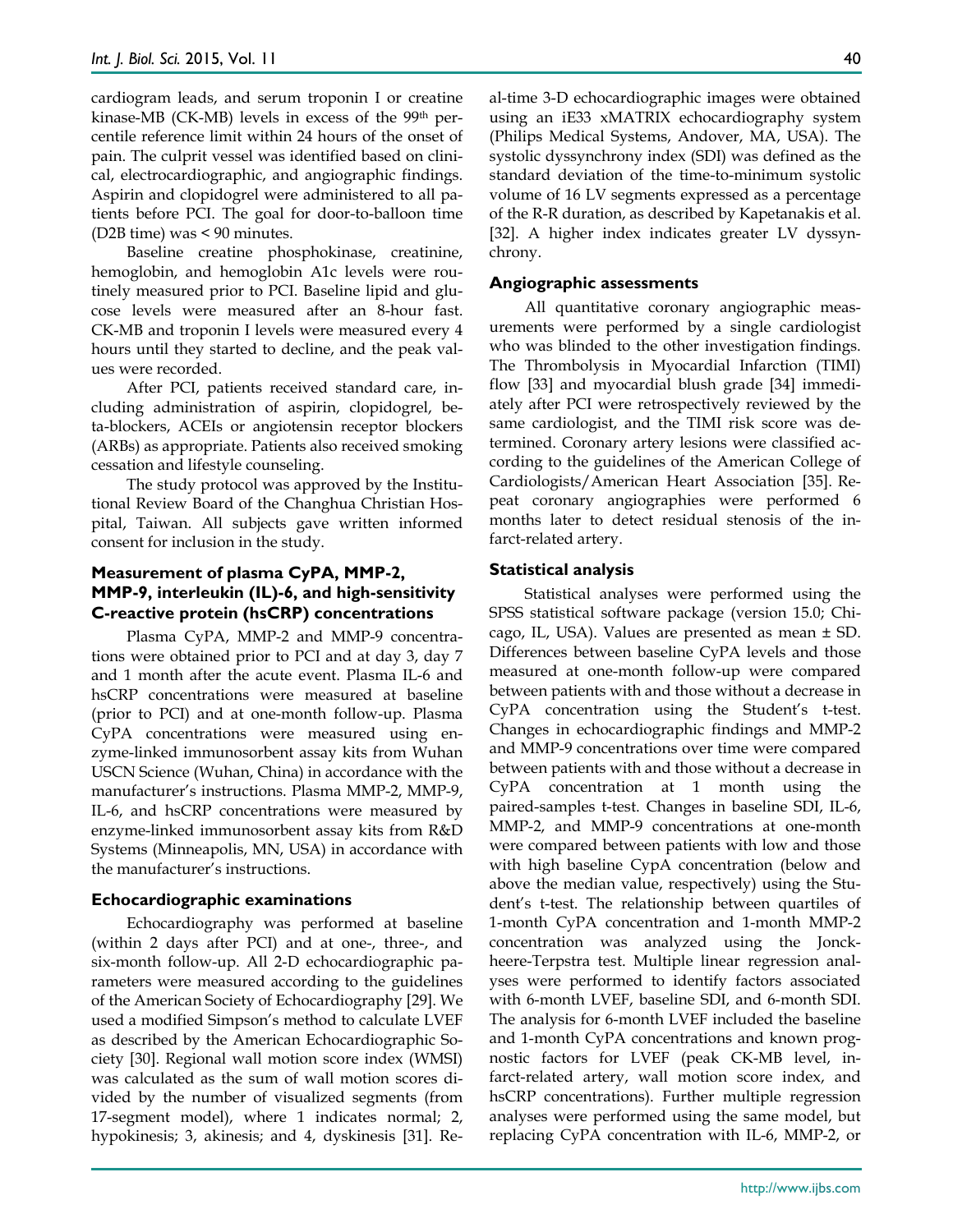MMP-9 concentration as one of the covariates, to investigate the relationships between these variables and 6-month LVEF. The analyses for SDI included CyPA and MMP-2 concentrations and factors associated with LV dyssynchrony (age, sex, peak CK-MB level, IL-6 concentration, and LVEF). Receiver operator characteristic (ROC) curves were constructed to assess the predictive accuracy of CyPA for LVEF and MMP-2 for SDI. The area under the curves (AUC) for predicting LVEF with CyPA and SDI with MMP-2 were calculated. Correlations between MMP-2 concentrations and SDI were analyzed using Spearman's rho coefficient. A  $p < 0.05$  was regarded as statistically significant. As there were few data available regarding CyPA concentrations after AMI, we were unable to estimate sample size and study power.

## **Results**

# **Comparisons between patients with and without a decrease in plasma CyPA concentration between baseline and 1 month**

Plasma CyPA concentration in the AMI group was significantly higher than that in the control group (61.3 ± 24.2 *vs.* 54.3 ± 9.4 ng/mL, *p =* 0.042). The characteristics of patients with  $(n = 28)$  and without  $(n = 12)$ 27) a decrease in CyPA concentration between baseline and 1 month are shown in **Table 1**. Changes in plasma CyPA concentrations over time in patients with and without a decrease in CyPA are shown in **Figure 1**. The 1-month CyPA concentration was significantly lower in patients with a decrease in CyPA concentration at 1 month than in patients without a decrease in CyPA concentration at 1 month (55.4 ± 25.7 μg/dL vs. 71.2 ± 26.0 μg/dL, *p* = 0.021). No other significant differences were found between the two groups, including use of ACEIs and ARBs after PCI. However, plasma MMP-2 concentrations were significantly higher among patients without a decrease in CyPA concentration at 1 month  $(45.3 \pm 41.7 \text{ ng/mL vs.})$ 15.9 ± 56.6 ng/mL, *p* = 0.027).

Repeat PCI for restenosis of the infarct-related artery was performed in 9 patients with a decrease in CyPA concentration at 1 month and in 9 patients without a decrease in CyPA concentration at 1 month. There was no significant difference in infarct-related artery restenosis rate between the two groups  $(p =$ 0.782). There were no deaths during the 6-month follow-up period.

**Table 1.** Comparisons between patients with and without a decrease in plasma CyPA concentration at 1 month.

|                                      | Decrease in                     | No decrease in    | <i>p</i> -value |
|--------------------------------------|---------------------------------|-------------------|-----------------|
|                                      | CyPA at 1 month CyPA at 1 month |                   |                 |
| $(n = 28)$                           |                                 | $(n = 27)$        |                 |
| CyPA (ng/mL)                         |                                 |                   |                 |
| baseline                             | $65.7 \pm 25.7$                 | $56.3 \pm 24.1$   | 0.150           |
| 1 month                              | $55.4 \pm 25.7$                 | $71.2 \pm 26.0$   | $0.021*$        |
| $\Delta$ CyPA                        | $-10.4 \pm 12.7$                | $14.9 \pm 14.6$   | $< 0.001**$     |
| Sex (male/female)                    | 23/5                            | 24/3              | 0.337           |
| Age (years)                          | $57.7 \pm 12.3$                 | $57.9 \pm 11.2$   | 0.960           |
| Body mass index (kg/m <sup>2</sup> ) | $25.6 \pm 3.4$                  | $25.7 \pm 3.8$    | 0.894           |
| Creatine phosphokinase               | $1,959 \pm 1,774$               | $2,742 \pm 2,225$ | 0.139           |
| (u/L)                                |                                 |                   |                 |
| CK-MB, peak (ng/mL)                  | $208 \pm 190$                   | $265 \pm 196$     | 0.254           |
| Troponin I, peak (ng/mL)             | $7.02 \pm 21.01$                | $2.90 \pm 4.51$   | 0.362           |
| Creatinine (mg/dL)                   | $0.95 \pm 0.21$                 | $1.05 \pm 0.41$   | 0.257           |
| WMSI                                 | $1.27 \pm 0.21$                 | $1.28 \pm 0.19$   | 0.949           |
| Statin used (%)                      | 84                              | 83                | 0.910           |
| TIMI risk score                      | $2.90 \pm 1.17$                 | $2.69 \pm 1.10$   | 0.508           |
| LVMI $(g/m^2)$                       | $109 \pm 22$                    | $110 \pm 28$      | 0.928           |
| LVEF $(\%)$                          | $60.2 \pm 11.5$                 | $61.2 \pm 10.1$   | 0.723           |
| $SDI(\%)$                            | $1.50 \pm 1.28$                 | $1.17 \pm 0.51$   | 0.214           |
| $EDV$ (mL)                           | $74.8 \pm 24.5$                 | $77.1 \pm 17.8$   | 0.696           |
| Hemoglobin (g/dL)                    | $14.7 \pm 1.6$                  | $14.1 \pm 1.6$    | 0.159           |
| Hematocrit (%)                       | $57.1 \pm 15.0$                 | $40.8 \pm 4.6$    | 0.292           |
| Fasting glucose (mg/dL)              | $153 \pm 80$                    | $152 \pm 91$      | 0.950           |
| Hemoglobin A1c (%)                   | $6.5 \pm 1.7$                   | $6.3 \pm 1.5$     | 0.706           |
| Cholesterol (mg/dL)                  | $191 \pm 46$                    | $191 \pm 51$      | 0.995           |
| $HDL-C$ (mg/dL)                      | $40.9 \pm 11.0$                 | $41.9 \pm 9.4$    | 0.730           |
| LDL-C (mg/dL)                        | $137 \pm 39$                    | $132 \pm 41$      | 0.674           |
| Culprit lesion                       | $LAD(16)$ ,                     | $LAD(14)$ ,       | 0.718           |
|                                      | $LCX(3)$ , $RCA(9)$             | LCX(3), RCA(10)   |                 |
| D <sub>2</sub> B time (min)          | $85.5 \pm 38.4$                 | $84.3 \pm 38.0$   | 0.916           |
| Myocardial blush grade               | $2.10 \pm 0.87$                 | $2.00 \pm 0.93$   | 0.693           |
| Restenosis (n)                       | 9                               | 9                 | 0.782           |
| ACEI use after PCI (%)               | 55                              | 53                | 0.436           |
| ARB use PCI (%)                      | 31                              | 24                | 0.163           |
| $h$ s $CRP$ (mg/L)                   |                                 |                   |                 |
| baseline                             | $0.47 \pm 0.86$                 | $0.47 \pm 0.44$   | 0.966           |
| 1 month                              | $0.32 \pm 0.92$                 | $0.46 \pm 0.76$   | 0.541           |
| $\triangle$ hsCRP                    | $-0.18 \pm 0.96$                | $-0.00 \pm 0.64$  | 0.431           |
| IL-6 $(pg/mL)$                       |                                 |                   |                 |
| baseline                             | $17.1 \pm 16.0$                 | $18.1 \pm 9.3$    | 0.761           |
| 1 month                              | $10.8 \pm 8.5$                  | $11.9 \pm 7.8$    | 0.651           |
| $\Delta$ IL-6                        | $-6.6 \pm 11.0$                 | $-6.3 \pm 8.1$    | 0.190           |
| $MMP-2$ (ng/mL)                      |                                 |                   |                 |
| baseline                             | $239 \pm 61$                    | $212 \pm 54$      | 0.071           |
| 1 month                              | $255 \pm 49$                    | $257 \pm 43$      | 0.878           |
| $\Delta$ MMP-2                       | $15.9 \pm 56.6$                 | $45.3 \pm 41.7$   | $0.027*$        |
| $MMP-9$ (ng/mL)                      |                                 |                   |                 |
| baseline                             | $203 \pm 181$                   | $274 \pm 249$     | 0.213           |
| 1 month                              | $54.3 \pm 52.4$                 | $52.3 \pm 28.5$   | 0.856           |
| ∆MMP-9                               | $-149 \pm 160$                  | $-221 \pm 242$    | 0.180           |

Data are presented as mean ± SD. All values are baseline values unless otherwise indicated. Δ indicates value changes between 1 month and baseline. Normal laboratory values of creatine- kinase-MB (CK-MB) range from 0.6−6.3 ng/ml; Normal troponin-I concentration levels are < 0.04 ng/mL.

\* *p* < 0.05, Student's t-test.

ACEI: angiotensin-converting-enzyme inhibitor; ARB: angiotensin receptor blocker; CK-MB: creatine kinase-MB; CyPA: cyclophilin A; D2B: door-to-balloon; EDV: left ventricular end-diastolic volume; HDL-C: high-density lipoprotein cholesterol; hsCRP: high-sensitivity C-reactive protein; IL-6: interleukin 6; LAD: left anterior descending artery; LCX: left circumflex artery; LDL-C: low-density lipoprotein cholesterol; LVEF: left ventricular ejection fraction; LVMI: left ventricular mass index; MMP: matrix metalloproteinase; PCI: percutaneous coronary intervention; RCA: right coronary artery; SDI: systolic dyssynchrony index; TIMI: Thrombolysis in Myocardial Infarction; WMSI: wall motion score index.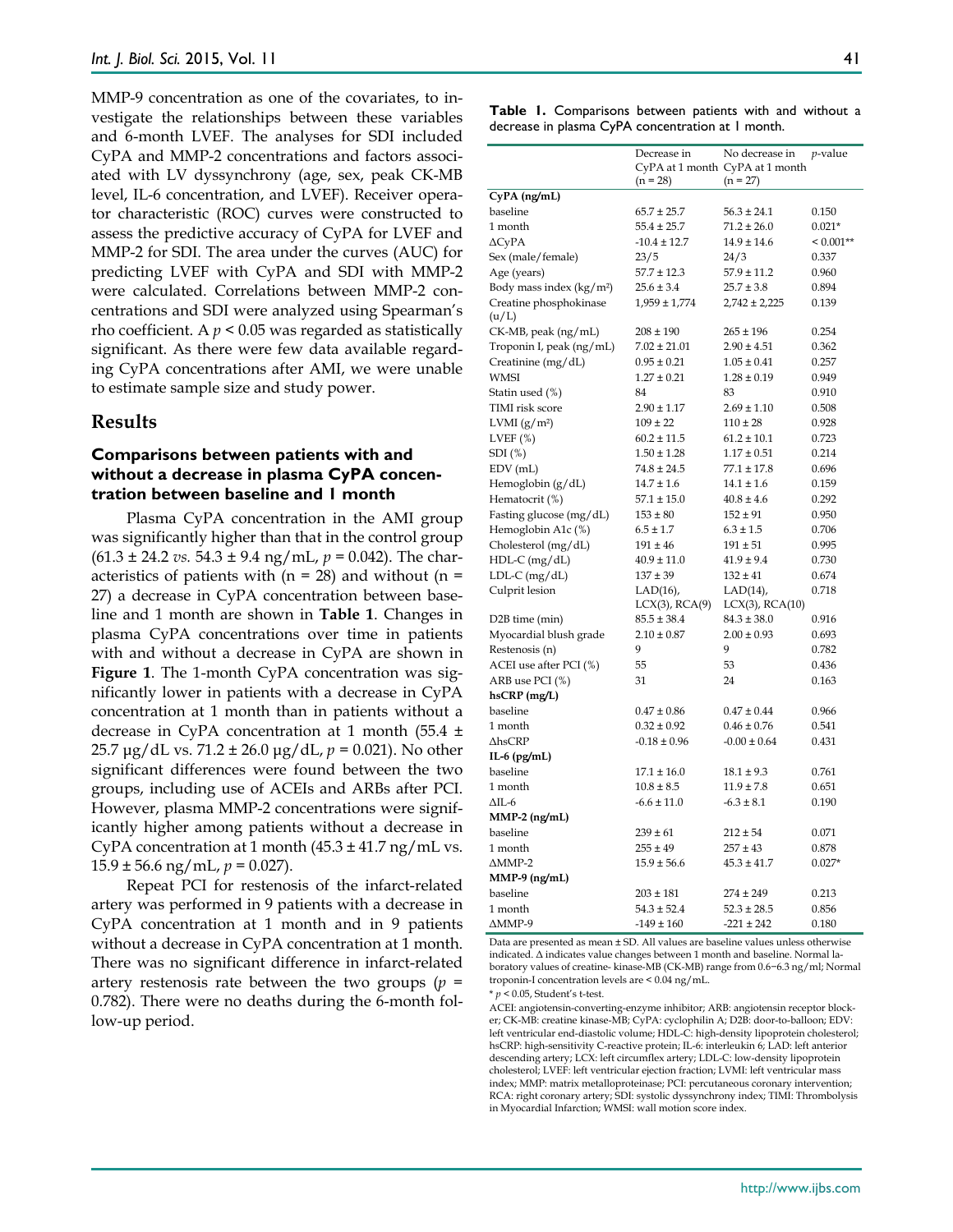

**Figure 1.** Changes in plasma CyPA concentration in patients with a decrease and without a decrease in plasma CyPA levels between baseline and 1 month. Group A comprised patients with a decrease in plasma CyPA concentration at 1 month. Group B comprised patients without a decrease in plasma CyPA concentration at 1 month. A1 *vs.* A4, (*p* < 0.001). B1 *vs.* B4 (*p* < 0.001) (paired-samples t-test). A4 *vs.* B4 (*p* = 0.021, Student's t-test).

# **Changes in echocardiographic findings and MMP concentrations over time in patients with and without a decrease in CyPA concentration at 1 month**

In patients with a decrease in CyPA concentration at 1 month, LVEF significantly improved at 1, 3 and 6 months (*p* = 0.006, *p* = 0.018, and *p* = 0.004, respectively); however, in patients without a decrease in CyPA concentration at 1 month, there were no significant changes at any of the time points (**Table 2)**. The wall motion score index improved significantly at all time points in both groups of patients (both  $p < 0.001$ ). SDI did not change significantly at 1, 3 and 6 months in patients with a decrease in CyPA concentration at 1 month; however, in patients without a decrease in CyPA concentration at 1 month, SDI but deteriorated significantly at 3 months and at 6 months (*p=* 0.018 at 3 months and 0.042 at 6 months). Patients without a decrease in CyPA concentration at 1 month also had a significant increase in MMP-2 concentration at 1 month ( $p < 0.001$ ). Both groups of patients had a significant decrease in MMP-9 concentration at 1 month (both  $p < 0.001$ ).

## **Comparisons between patients with low and high baseline CyPA concentrations**

The median baseline CyPA concentration was 60 ng/mL. Patients with a low baseline CyPA concentration (below the median) had a significantly lower baseline SDI than patients with a high baseline CyPA concentration (above the median)  $(p = 0.043, \text{Table 3}).$ Patients with a low baseline CyPA concentration also had significantly lower 1-month IL-6 and MMP-2 concentrations than patients with a high baseline

42

CyPA concentration ( $p = 0.019$  and  $p = 0.007$ , respectively).

# **Relationship between quartiles of 1-month CyPA concentration and 1-month MMP-2 concentration**

Patients were divided into 4 groups according to quartiles of 1-month CyPA concentration  $( \leq 39.7, )$ 39.8–59.7, 59.8–73.1, and  $\geq$  73.2 ng/mL). Trend analysis showed that 1-month MMP-2 concentration was positively correlated with quartiles of 1-month CyPA concentration ( $p = 0.026$ ) (**Figure 2**).

**Table 2.** Changes in echocardiographic findings and MMP concentrations over time in patients with and without a decrease in CyPA concentration at 1 month.

|                                                                             | Measured value  |                      |
|-----------------------------------------------------------------------------|-----------------|----------------------|
| AMI patients<br>With decrease in CyPA concentration at 1 month ( $n = 28$ ) |                 | <i>p</i> -value      |
|                                                                             |                 |                      |
| LVEF $(\%)$<br>baseline                                                     | $60.2 \pm 11.5$ |                      |
| 1 month                                                                     | $64.3 \pm 10.2$ |                      |
| 3 months                                                                    | $63.5 \pm 9.1$  | $0.006**$            |
|                                                                             | $64.6 \pm 9.9$  | $0.018*$             |
| 6 months                                                                    |                 | $0.004**$            |
| SDI(%)                                                                      |                 |                      |
| baseline                                                                    | $1.50 \pm 1.28$ |                      |
| 1 month                                                                     | $1.69 \pm 1.22$ | 0.323                |
| 3 months                                                                    | $1.50 \pm 0.77$ | 0.999                |
| 6 months                                                                    | $1.74 \pm 1.67$ | 0.099                |
| $MMP-2$ (ng/mL)                                                             |                 |                      |
| baseline                                                                    | $239 \pm 61$    |                      |
| 1 month                                                                     | $255 \pm 49$    | 0.129                |
| $MMP-9$ (ng/mL)                                                             |                 |                      |
| baseline                                                                    | $204 \pm 181$   |                      |
| 1 month                                                                     | $54 \pm 52$     | $< 0.001***$         |
| <b>WMSI</b>                                                                 |                 |                      |
| baseline                                                                    | $1.27 \pm 0.21$ |                      |
| 6 months                                                                    | $1.14 \pm 0.18$ | $< 0.001***$         |
| Without decrease in CyPA concentration at 1 month ( $n = 27$ )              |                 |                      |
| LVEF $(\%$                                                                  |                 |                      |
| baseline                                                                    | $61.2 \pm 10.2$ |                      |
| 1 month                                                                     | $62.5 \pm 12.1$ | 0.292                |
| 3 months                                                                    | $61.5 \pm 13.5$ | 0.830                |
| 6 months                                                                    | $60.6 \pm 12.9$ | 0.701                |
| SDI(%)                                                                      |                 |                      |
| baseline                                                                    | $1.17 \pm 0.51$ |                      |
| 1 month                                                                     | $1.64 \pm 1.35$ | 0.075                |
| 3 months                                                                    | $1.81 \pm 1.26$ | $0.018*$             |
| 6 months                                                                    | $1.64 \pm 1.30$ | $0.042*$             |
| $MMP-2$ (ng/mL)                                                             |                 |                      |
| baseline                                                                    | $212 \pm 54$    |                      |
| 1 month                                                                     | $257 \pm 43$    | ${}_{\leq 0.001***}$ |
| MMP-9 (ng/mL)                                                               |                 |                      |
| baseline                                                                    | $274 \pm 249$   |                      |
| 1 month                                                                     | $52 \pm 29$     | $< 0.001***$         |
| WMSI                                                                        |                 |                      |
| baseline                                                                    | $1.28 \pm 0.19$ |                      |
| 6 months                                                                    | $1.17 \pm 0.23$ | $< 0.001***$         |

Data are presented as mean ± SD.

 $* p < 0.05$ ,  $** p < 0.01$ ,  $*** p < 0.001$  compared with baseline, paired-samples t-test. AMI: acute myocardial infarction; CyPA: cyclophilin A; LVEF: left ventricular ejection fraction; MMP: matrix metalloproteinase; SDI: systolic dyssynchrony index; WMSI: wall motion score index.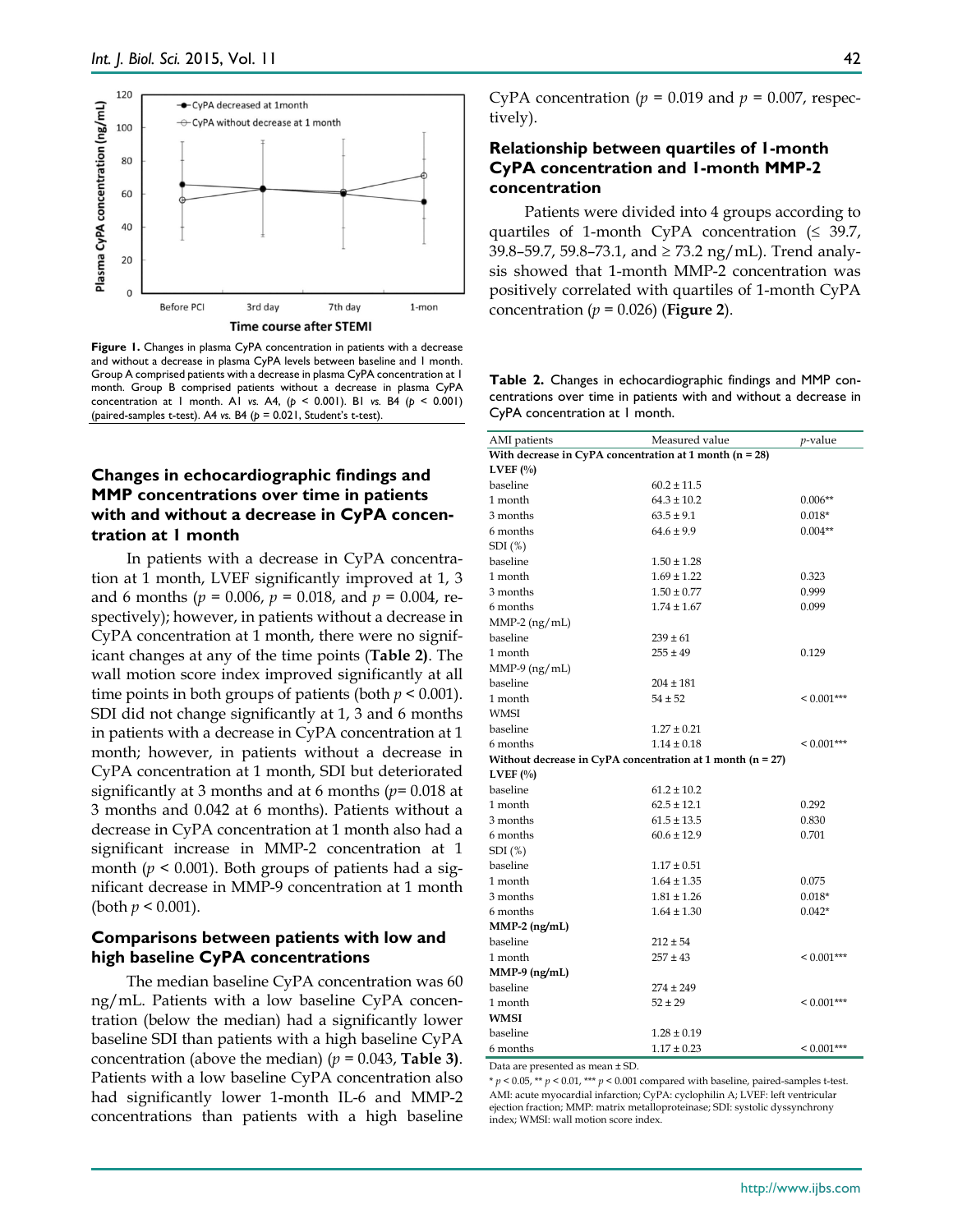**Table 3.** Comparisons between patients with low and high baseline CyPA concentrations.

|                   | Low baseline CyPA (<         | High baseline CyPA                | <i>p</i> -value |
|-------------------|------------------------------|-----------------------------------|-----------------|
|                   | $60 \text{ ng/mL}$ ; n = 28) | $( \ge 60 \text{ ng/mL}; n = 27)$ |                 |
| SDI, baseline (%) | $1.07 \pm 0.43$              | $1.62 \pm 1.29$                   | $0.043*$        |
| IL-6 $(pg/mL)$    |                              |                                   |                 |
| baseline          | $15.8 \pm 11.4$              | $19.9 \pm 14.7$                   | 0.207           |
| 1 month           | $9.0 \pm 6.0$                | $15.2 \pm 9.5$                    | $0.019*$        |
| $MMP-2$ (ng/mL)   |                              |                                   |                 |
| baseline          | $216 \pm 53$                 | $235 \pm 61$                      | 0.193           |
| 1 month           | $240 \pm 45$                 | $271 + 42$                        | $0.007**$       |
| $MMP-9$ (ng/mL)   |                              |                                   |                 |
| baseline          | $253 \pm 226$                | $222 \pm 195$                     | 0.556           |
| 1 month           | $49.2 \pm 34.9$              | $57.1 \pm 48.3$                   | 0.469           |

Data are presented as mean ± SD.

\* *p* < 0.05, \*\* *p* < 0.01, Student's t-test.

CyPA: cyclophilin A; IL-6: interleukin-6; MMPs: matrix metalloproteinase; SDI: systolic dyssynchrony index.



**Figure 2.** Relationship between quartiles of 1-month cyclophilin A (CyPA) concentration and 1-month matrix metalloproteinase-2 (MMP-2) concentration. Trend analysis showed that 1-month MMP-2 concentration was positively correlated with quartiles of 1-month CyPA concentration (Jonckheere-Terpstra test,  $p = 0.026$ ).

#### **Factors associated with 6-month LVEF**

Multivariate analysis revealed that 6-month LVEF was independently associated with 1-month CyPA concentration and baseline wall motion score index, but not with baseline CyPA concentration, baseline or 1-month hsCRP concentration, infarct location, or peak CK-MB level (**Table 4)**. Further analyses using the same model but with IL-6, MMP-2, or MMP-9 concentration as variables rather than CyPA concentration did not show significant associations between these variables and 6-month LVEF.

# **Evaluation of plasma CyPA at 1 month as a predictor of LVEF at 6 months**

The median LVEF at 6 months was 64%. Using this as a reference value, patients with STEMI were divided into two subgroups, namely a high 6-month LVEF group and a low 6-month LVEF group. The dependent variable was 6-month LVEF. The area under the curves (AUC) for plasma 1-month CyPA concentration as a predictor of 6-month LVEF was 0.734 (95% CI, 0.618−0.869, *p =* 0.001) (**Figure 3**).

## **Factors associated with baseline and 6-month SDI**

Multivariate analyses revealed that baseline SDI was independently associated with baseline MMP-2 concentration and baseline LVEF and that 6-month SDI was independently associated with 1-month MMP-2 concentration and 6-month LVEF (**Table 5**). Baseline and 6-month SDI were significantly higher in females than in males.

## **Evaluation of plasma MMP-2 concentration at 1 month as a predictor of SDI at 6 months**

The median SDI at 6-month follow-up was 1.42%. Using this as a reference value, patients with STEMI were divided into two subgroups, namely a high 6-month SDI group and a low 6-month SDI group. SDI at 6 months was considered as a dependent variable. The AUC for plasma 1-month MMP-2 concentration as a predictor of 6-month SDI was 0.682 (95% CI, 0.547−0.817, *p =* 0.015) (**Figure 4**).

**Table 4.** Results of multiple regression analysis with 6-month LVEF as the dependent variable.

| Predictors      | Regression  | Standard | Standardized | P-value      |
|-----------------|-------------|----------|--------------|--------------|
|                 | coefficient | error    | coefficient  |              |
| Intercept       | 120.329     | 9.850    |              | $< 0.001***$ |
| CyPA, baseline  | 0.080       | 0.078    | 0.164        | 0.310        |
| CyPA, 1 month   | $-0.160$    | 0.069    | $-0.356$     | $0.026*$     |
| CK-MB, peak     | $-0.006$    | 0.007    | $-0.093$     | 0.417        |
| IR A            | $-0.201$    | 1.394    | $-0.016$     | 0.886        |
| WMSI            | $-41.263$   | 6.997    | $-0.692$     | $< 0.001***$ |
| hsCRP, baseline | 1.174       | 1.808    | 0.071        | 0.519        |
| hsCRP, 1 month  | 2.786       | 1.689    | 0.180        | 0.106        |

 $R^2 = 0.618$ . \*  $p < 0.05$ , \*\*\*  $p < 0.001$ .

CK-MB: creatine kinase-MB; CyPA: cyclophilin A; hsCRP: high-sensitivity C-reactive protein; IRA: infarct-related artery; LEVF: left ventricular ejection fraction; WMSI: wall motion score index.



**Figure 3.** Evaluation of plasma CyPA concentration at 1 month as a predictor of 6-month LVEF in STEMI patients after primary balloon angioplasty. The area under the curves (AUC) for plasma 1-month CyPA concentration as a predictor of 6-month LVEF was 0.734 (95% CI, 0.618−0.869, *p =* 0.001).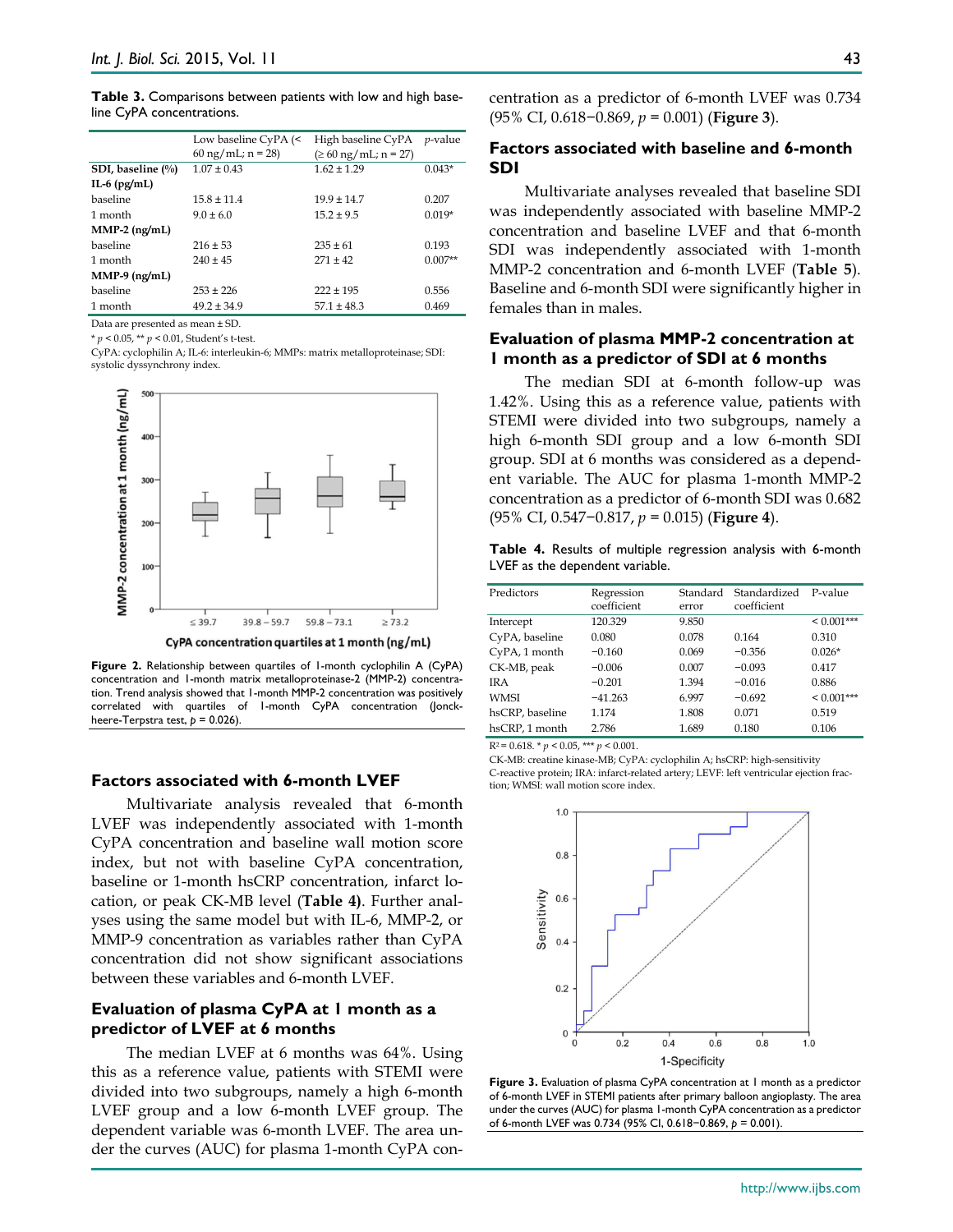

**Figure 4.** Evaluation of plasma MMP-2 concentration at 1 month as a predictor of 6-month SDI in STEMI patients after primary balloon angioplasty. The area under the curves (AUC) for plasma 1-month MMP-2 concentration as a predictor of 6-month SDI were 0.682 (95% CI, 0.547−0.817, *p =* 0.015).

**Table 5.** Results of multiple regression analyses with baseline or 6-month SDI as the dependent variable.

| Predictors                    | Regression<br>coefficient | Standard<br>error | Stand-<br>ardized<br>coeffi-<br>cient | P-value      |
|-------------------------------|---------------------------|-------------------|---------------------------------------|--------------|
| Baseline SDI ( $R^2$ = 0.616) |                           |                   |                                       |              |
| Intercept                     | 3.284                     | 1.076             |                                       | $0.004**$    |
| Age                           | 0.022                     | 0.009             | 0.256                                 | $0.015*$     |
| Sex                           | $-0.643$                  | 0.280             | $-0.233$                              | $0.026*$     |
| CK-MB, peak                   | $-0.001$                  | 0.001             | $-0.183$                              | 0.069        |
| CyPA, baseline                | $-0.006$                  | 0.004             | $-0.142$                              | 0.192        |
| MMP-2, baseline               | 0.004                     | 0.002             | 0.251                                 | $0.013*$     |
| IL-6, baseline                | 0.004                     | 0.007             | 0.061                                 | 0.552        |
| LVEF, baseline                | $-0.051$                  | 0.009             | $-0.560$                              | $< 0.001***$ |
| 6-month SDI ( $R^2$ = 0.641)  |                           |                   |                                       |              |
| Intercept                     | 8.246                     | 1.966             |                                       | $< 0.001**$  |
| Age                           | $-0.019$                  | 0.017             | $-0.142$                              | 0.259        |
| Sex                           | $-2.232$                  | 0.495             | $-0.487$                              | $< 0.001**$  |
| CK-MB, peak                   | $-0.001$                  | 0.001             | $-0.177$                              | 0.132        |
| CyPA, 1 month                 | $-0.013$                  | 0.009             | $-0.181$                              | 0.135        |
| MMP-2, 1 month                | 0.009                     | 0.004             | 0.248                                 | $0.034*$     |
| IL-6, 1 month                 | 0.038                     | 0.021             | 0.195                                 | 0.082        |
| LVEF, 6 months                | $-0.079$                  | 0.016             | $-0.596$                              | $< 0.001**$  |

\* *p* < 0.05, \*\* *p* < 0.01, \*\*\* *p* < 0.001.

CK-MB: creatine kinase-MB; CyPA: cyclophilin A; IL-6: interleukin-6; LVEF: left ventricular ejection fraction; MMP-2: matrix metalloproteinase-2; SDI: systolic dyssynchrony index.

# **Correlations between MMP-2 concentrations and SDI**

Baseline MMP-2 concentration was positively correlated with baseline, 1-month, and 6-month SDI. The 1-month MMP-2 concentration was positively correlated with 1-month and 6-month SDI (**Table 6**).

# **Factors associated with changes in plasma CyPA concentration between baseline and 1 month**

Multivariate analyses revealed that ΔCyPA (plasma CyPA concentration at 1 month minus baseline CyPA concentration) was positively associated with D2B time, peak CK-MB level and infarct location (**Table 7**).

#### **Table 6.** Correlations between MMP-2 concentrations and SDI.

|               | MMP-2 at<br>baseline ( $n =$<br>55) | P1           | MMP-2 at $1$ P2<br>month $(n=55)$ |          |
|---------------|-------------------------------------|--------------|-----------------------------------|----------|
| SDI, baseline | 0.465                               | $< 0.001***$ |                                   |          |
| SDI, 1 month  | 0.360                               | $0.007**$    | 0.342                             | $0.011*$ |
| SDI, 6 months | 0.370                               | $0.005**$    | 0.325                             | $0.015*$ |

Values are Spearman's rho coefficient.  $* p < 0.05$ ,  $** p < 0.01$ ,  $*** p < 0.001$ .

P1 refers to the correlation between baseline MMP-2 concentration and SDI. P2

refers to the correlation between 1-month MMP-2 concentration and SDI. MMP-2: matrix metalloproteinase-2; SDI: systolic dyssynchrony index.

**Table 7.** Results of linear regression analyses with ΔCyPA as the dependent variable.

| Predictors                       | Regression<br>coefficient | Standard<br>error | Standardized<br>coefficient | $p$ -value |
|----------------------------------|---------------------------|-------------------|-----------------------------|------------|
| Constant                         | $-8.613$                  | 26.655            |                             | 0.760      |
| Age, year                        | $-0.180$                  | 0.331             | $-0.088$                    | 0.591      |
| Female vs. Male                  | 5.906                     | 8.184             | 0.114                       | 0.476      |
| CK-MB, peak                      | 0.043                     | 0.020             | 0.380                       | $0.042*$   |
| Troponin I, peak                 | $-0.125$                  | 0.197             | $-0.101$                    | 0.530      |
| <b>IRA-LAD</b> vs.               | $-10.940$                 | 7.655             | $-0.259$                    | 0.164      |
| <b>IRA-RCA</b>                   |                           |                   |                             |            |
| $IRA-I CX vs.$<br><b>IRA-RCA</b> | $-37.768$                 | 12.515            | $-0.483$                    | $0.005*$   |
| D <sub>2</sub> B time            | 0.239                     | 0.082             | 0.436                       | $0.007*$   |
| $II - 6$                         | $-0.279$                  | 0.234             | $-0.194$                    | 0.243      |

 $R^2 = 0.409$ . \*  $p < 0.05$ .

ΔCyPA indicated plasma CyPA concentration at 1 month minus CyPA concentration at baseline.

CK-MB: creatine kinase-MB; IRA: infarct-related artery; LAD: left anterior descending artery; LCX: left circumflex artery; RCA: right coronary artery.

# **Discussion**

This study found that patients with a decrease in plasma CyPA concentration between baseline and 1 month after STEMI had better LV function at 6-month follow-up than patients without a decrease in CyPA concentration at 1-month follow-up. This finding suggests that prolonged inflammation may be associated with relatively poor recovery of LV function after STEMI. Multiple linear regression analyses identified only 1-month CyPA concentration and the baseline wall motion score index as predictive factors for 6-month LV function. Baseline IL-6, MMP-2, MMP-9, and hsCRP concentrations, infarct-related artery, and degree of myocardial injury were not significantly associated with 6-month LV function. This indicates that CyPA concentration may be a better predictor of LV function after STEMI than hsCRP concentration, which may be because CyPA is a marker of both oxidative stress and inflammation, whereas CRP is a marker of inflammation only [15].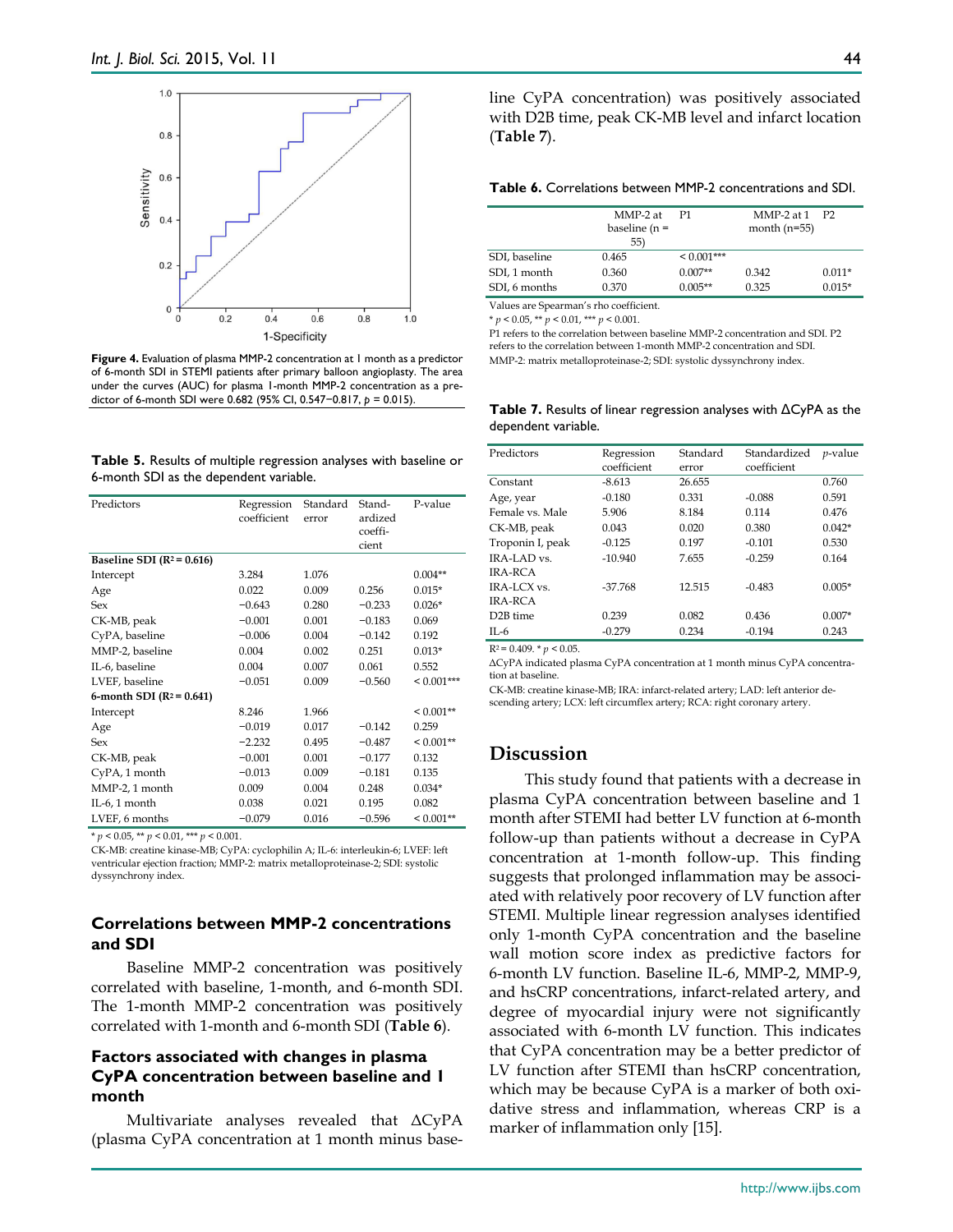Our findings support those of Piot et al. [36], who found that administration of cyclosporine to patients with STEMI at the time of reperfusion during PCI reduced the infarct size as estimated by myocardial enzyme levels. The same group of researchers analyzed cardiac MRI findings in 28 patients from the same study group [37]. At 6 months, patients who had received cyclosporine had a persistent reduction in infarct size compared with the control group. In a mini-pig model of irreversible anterior wall AMI, intra-coronary administration of cyclosporine inhibited the inflammatory cascade, reduced LV infarct size, and reduced LV remodeling [38]. The mechanisms underlying these outcomes are still unclear. Cyclosporine is a potent inhibitor of the mitochondrial permeability-transition pore, which plays an important role in attenuating ischemia-reperfusion injury [39]. Cyclosporine also binds to CyPA, thereby reducing circulating CyPA concentration. The results of these studies provide indirect evidence that it may be beneficial to decrease the CyPA concentration after AMI.

During AMI, reactive oxygen species (ROS) are generated in the ischemic myocardium, especially after reperfusion [18]. Although the mechanism is complex, basically inflammatory cytokines, e.g. IL-6, are produced in the ischemic region and surrounding myocardium as a host reaction [18], which in turn stimulate the production of ROS [42]. ROS and inflammatory cytokines then work in tandem to activate MMPs and collagen deposition, which contribute to LV remodeling after myocardial infarction [43, 44]. Additional evidence for the role of ROS play in AMI is provided by Chen et al and Wang et al, who showed that infarct size is markedly reduced in transgenic mice that overexpress the antioxidant protein superoxide dismutase (SOD) [40, 41]. CyPA plays a crucial and synergistic role in ROS augmentation [45]. In addition, CyPA has been shown to activate NF-κB and promote IL-6 release in monocytes [46] and is most likely broadly involved in the regulation of pro-inflammatory activity of monocytes/ macrophages.

The renin-angiotension-aldosterone system (RAAS) plays an important role in the pathophysiology of LV remodeling and progression of heart failure after myocardial infarction. It also known that RAAS is an ROS inducer that promotes CyPA secretion [45]. Pharmacologic inhibition of RAAS attenuates oxidative stress and LV remodeling and might decrease CyPA levels. There is a large body of clinical evidence that angiotensin-converting enzyme inhibitors and angiotensin receptor antagonists improve the prognosis of patients by attenuating the progression of LV remodeling [47,48]. In this study, there were no significant differences in the proportions of patients treated with ACEIs or ARBs between the groups with and without a decrease in CyPA concentration at 1 month. In a rabbit model of AMI, ACEI administration resulted in a decrease in CyPA concentration in the LV wall [16]. The discrepancy may be due to the relative small sample size of our study. Further studies are needed to clarify the difference between CyPA concentration in the LV and in plasma after ACEI administration.

The mechanism underlying the association between a decrease in CyPA concentration and preservation of LV function after AMI probably involves disruption of the CyPA-EMMPRIN pathway. Expression of CyPA and CD147 are increased in infarcted myocardium in both humans and mice [17]. In a mouse model of myocardial ischemia and reperfusion injury, Seizer et al found that CyPA/CD147 interaction was a critical mechanism in the pathophysiology of infarcted myocardium and mediated monocyte chemotaxis [17]. Disruption of the CyPA-EMMPRIN pathway resulted in a reduction in infarct size and preserved systolic function after myocardial ischemia and reperfusion, but anti-CD147 treatment did not result in further protection from ischemia-reperfusion injury in CyPA<sup>−</sup>/<sup>−</sup> mice. We hypothesize that a decrease in CyPA concentration after AMI reduces the ligand for CyPA/CD147 axis stimulation, thereby reducing chemotaxis and improving preservation of LV function.

LV dyssynchrony is defined as a difference in the timing of contractions among different segments of the LV. Dyssynchronous contraction results in increased wall stress in late contracting areas, increased myocardial oxygen consumption and a decrease in cardiac efficiency [49, 50]. These in turn result in a vicious cycle of deteriorating cardiac function. Early recognition of dyssynchrony may enable physicians to predict a higher probability of LV remodeling after AMI [51]. In this study, SDI did not change significantly at 1-month, 3-month, or 6-month follow-up in patients with a decrease in CyPA concentration at 1 month, but deteriorated significantly in patients without a decrease in CyPA concentration at 1 month. LV systolic dyssynchrony has been shown to be a predictor of cardiac remodeling after AMI [26, 52], and has been shown to be independently associated with an unfavorable prognosis [27, 53]. Patients in the highest quartile of 1-month CyPA concentration also had the highest 1-month MMP-2 concentrations (**Figure 2)**. Furthermore, MMP-2 concentrations were significantly correlated with baseline, 1-month, and 6-month SDI (**Table 5**). Multiple linear regression analysis and ROC curve analysis (**Figure 4)** found that MMP-2 concentration was a significant predictor of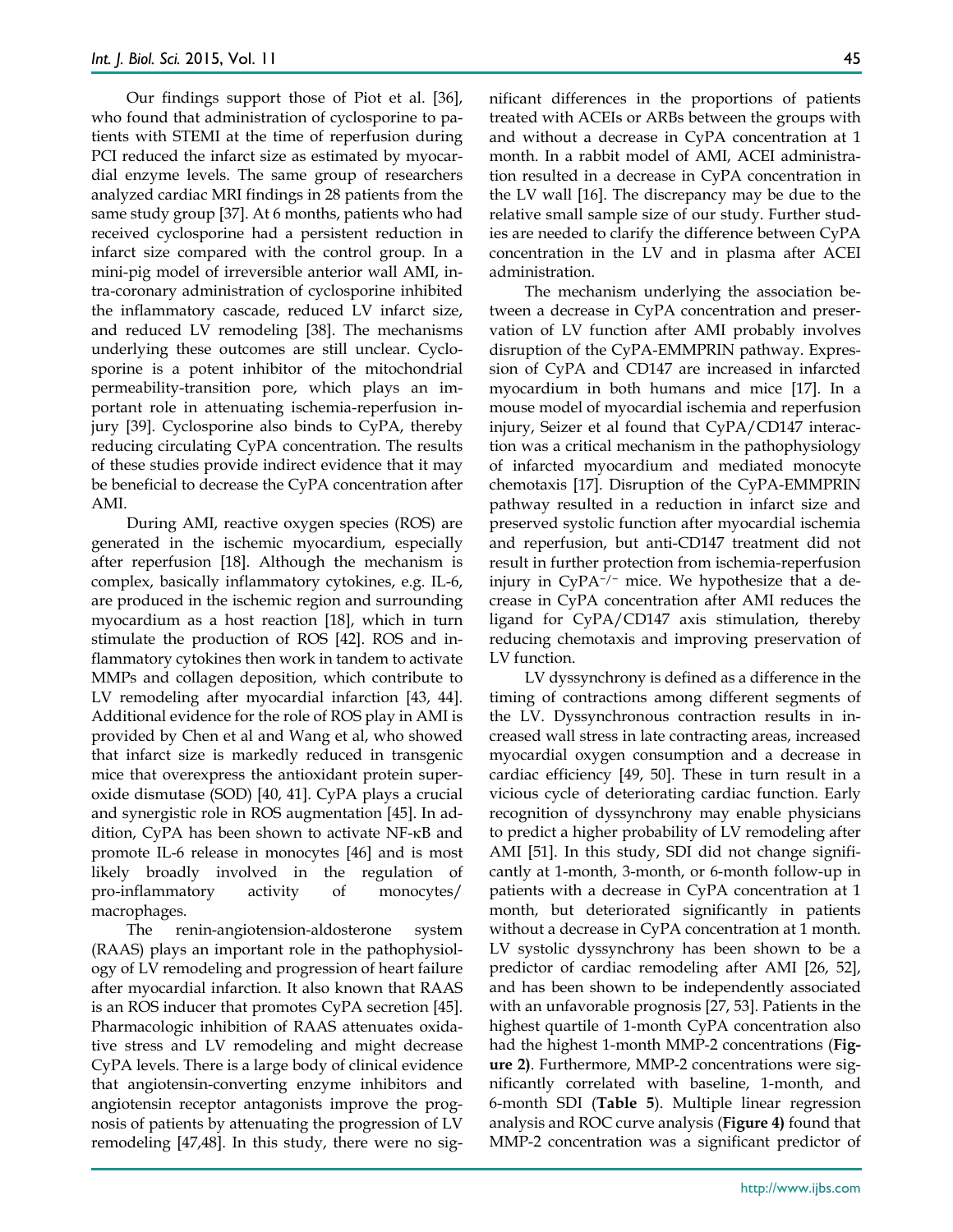SDI. These results suggest that patients without a decrease in CyPA concentration at 1 month have a higher 1-month MMP-2 concentration and higher 6-month SDI. To the best of our knowledge, this is the first study to examine the relationship between MMP-2 concentration and systolic dyssynchrony. A previous study found that higher MMP-2 concentration was an independent predictor of ventricular remodeling 6 months after AMI [23]. In addition, pharmacologic and genetic inhibitions of MMP were found to attenuate the development of heart failure in a rat model of AMI [22, 53]. Nilsson et al [54] found that plasma MMP-2 concentration was positively correlated with final infarct size and LV dysfunction in patients with STEMI. In addition, LV systolic function and infarct size have been shown to be significantly associated with LV dyssynchrony [27, 55, 56]. In this study, a higher baseline CyPA concentration was significantly associated with a higher 1-month MMP-2 concentration, even though it was not associated with baseline MMP-2 concentration. This result may reflect augmentation of inflammation and generation of reactive oxygen species in patients with higher baseline CyPA concentrations. As CyPA plays a role in the inflammatory response and MMP production via the CyPA-EMMPRIN pathway, it is not surprising that MMP-2 concentrations were associated with LV systolic dyssynchrony (expressed as SDI) in this study.

The change in CyPA between 1 month and baseline was positively correlated with D2B time and cardiac muscle injury degree. This observation highlights the importance of early reperfusion. With decreased D2B time, STEMI patients are likely to have decreased plasma CyPA concentrations at 1 month. We found that female patients had more pronounced LV dyssynchrony than male patients. This difference in susceptibility may be related to differences in sex hormone levels and needs further investigation.

## **Study limitations**

This study is limited by its relatively small sample size and short follow-up period. The number of female patients was small, and differences between males and females should be investigated further. Larger studies with longer follow-up are needed to confirm our findings.

## **Conclusions**

Patients with a decrease in plasma CyPA concentration between baseline and 1 month after primary PCI for STEMI had better preservation of LV systolic function and better LV synchrony at 6 months. Patients with a higher baseline CyPA concentration had a significantly increased MMP-2 concentration at 1 month after STEMI. The 1-month MMP-2 concentration was positively correlated with quartiles of 1-month CyPA concentration, and was significantly correlated with LV dyssynchrony. CyPA may be a novel biomarker for risk stratification of patients with STEMI, and clinical trials to examine the effects of drugs to decrease plasma CyPA concentrations are warranted.

## **Acknowledgments**

This work was supported by Changhua Christian Hospital (research grant No. 100-CCH-IRP-08). We would like to thank Dr. Yu-Jun Chang, a consultant for the epidemiology and biostatistics center at the Changhua Christian Hospital.

## **Competing Interests**

The authors have declared that no competing interest exists.

#### **References**

- 1. Handschumacher RE, Harding MW, Rice J, et al. Cyclophilin: a specific cytosolic binding protein for cyclosporin A. Science 1984; 226: 544–7.
- 2. Jin ZG, Melaragno MG, Liao DF, et al. Cyclophilin A is a secreted growth factor induced by oxidative stress. Circ Res 2000; 87: 789–96.
- 3. Arora K, Gwinn WM, Bower MA, et al. Extracellular cyclophilins contribute to the regulation of inflammatory responses. J Immunol 2005; 175: 517–22.
- 4. Galat A. Peptidylproline cis‐trans‐isomerases: immunophilins. Eur J Biochem 1993; 216: 689–707.
- 5. Seko Y, Fujimura T, Taka H, et al. Hypoxia followed by reoxygenation induces secretion of cyclophilin A from cultured rat cardiac myocytes. Biochem Biophys Res Commun 2004; 317: 162–8.
- 6. Lee J. Role of cyclophilin a during oncogenesis. Arch Pharm Res 2010; 33: 181–7.
- 7. Sherry B, Yarlett N, Strupp A, Cerami A. Identification of cyclophilin as a proinflammatory secretory product of lipopolysaccharide-activated macrophages. Proc Natl Acad Sci U S A 1992; 89: 3511–5.
- 8. Xu Q, Leiva M, Fischkoff S, et al. Leukocyte chemotactic activity of cyclophilin. J Biol Chem 1992; 267: 11968–71.
- 9. Satoh K, Nigro P, Matoba T, et al. Cyclophilin A enhances vascular oxidative stress and the development of angiotensin II–induced aortic aneurysms. Nat Med 2009; 15: 649–56.
- 10. Satoh K, Matoba T, Suzuki J, et al. Cyclophilin A mediates vascular remodeling by promoting inflammation and vascular smooth muscle cell proliferation. Circulation 2008; 117: 3088–98.
- 11. Nigro P, Satoh K, O'Dell MR, et al. Cyclophilin A is an inflammatory mediator that promotes atherosclerosis in apolipoprotein E–deficient mice. J Exp Med 2011; 208: 53–66.
- 12. Satoh K, Nigro P, Zeidan A, et al. Cyclophilin A promotes cardiac hypertrophy in apolipoprotein E-deficient mice. Arterioscler Thromb Vasc Biol 2011; 31: 1116–23.
- 13. Hattori F. Extracellular cyclophilin A as a humoral factor modulating cardiovascular inflammatory responses. J Mol Cell Cardiol 2012; 53: 1–2.
- 14. Yan J, Zang X, Chen R, et al. The clinical implications of increased cyclophilin A levels in patients with acute coronary syndromes. Clin Chim Acta 2012; 413: 691–5.
- 15. Satoh K, Fukumoto Y, Sugimura K, et al. Plasma cyclophilin A is a novel biomarker for coronary artery disease. Circ J 2013; 77: 447-55.
- 16. Chen CY, Lee BC, Hsu HC, et al. A proteomic study of the effects of ramipril on post‐infarction left ventricular remodelling in the rabbit. Eur J Heart Fail 2008; 10: 740–8.
- 17. Seizer P, Ochmann C, Schönberger T, et al. Disrupting the EMMPRIN (CD147)–cyclophilin A interaction reduces infarct size and preserves systolic function after myocardial ischemia and reperfusion. Arterioscler Thromb Vasc Biol 2011; 31: 1377–86.
- 18. Hori M, Nishida K. Oxidative stress and left ventricular remodelling after myocardial infarction. Cardiovasc Res 2009; 81: 457–64.
- 19. Yarbrough WM, Mukherjee R, Escobar GP, et al. Selective targeting and timing of matrix metalloproteinase inhibition in post-myocardial infarction remodeling. Circulation 2003; 108: 1753–9.
- 20. Heymans S, Luttun A, Nuyens D, et al. Inhibition of plasminogen activators or matrix metalloproteinases prevents cardiac rupture but impairs therapeutic angiogenesis and causes cardiac failure. Nat Med 1999; 5: 1135–42.